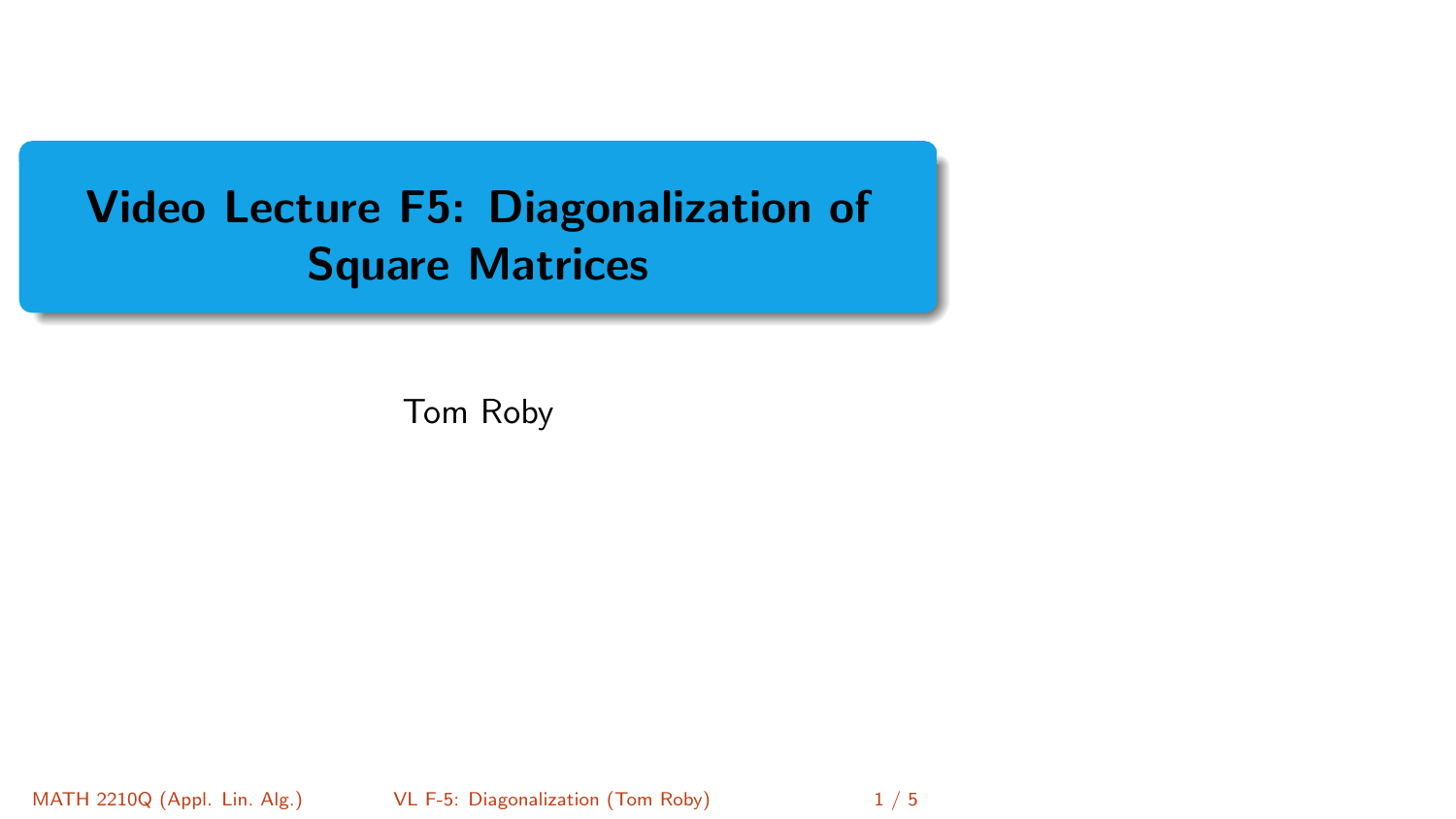## Outline & Objectives

Leverage knowledge of eigentheory and similarity to diagonalize certain  $A \in \mathbb{R}^{n \times n}$  and give conditions when A is *diagonalizable* (i.e., similar to a diagonal matrix).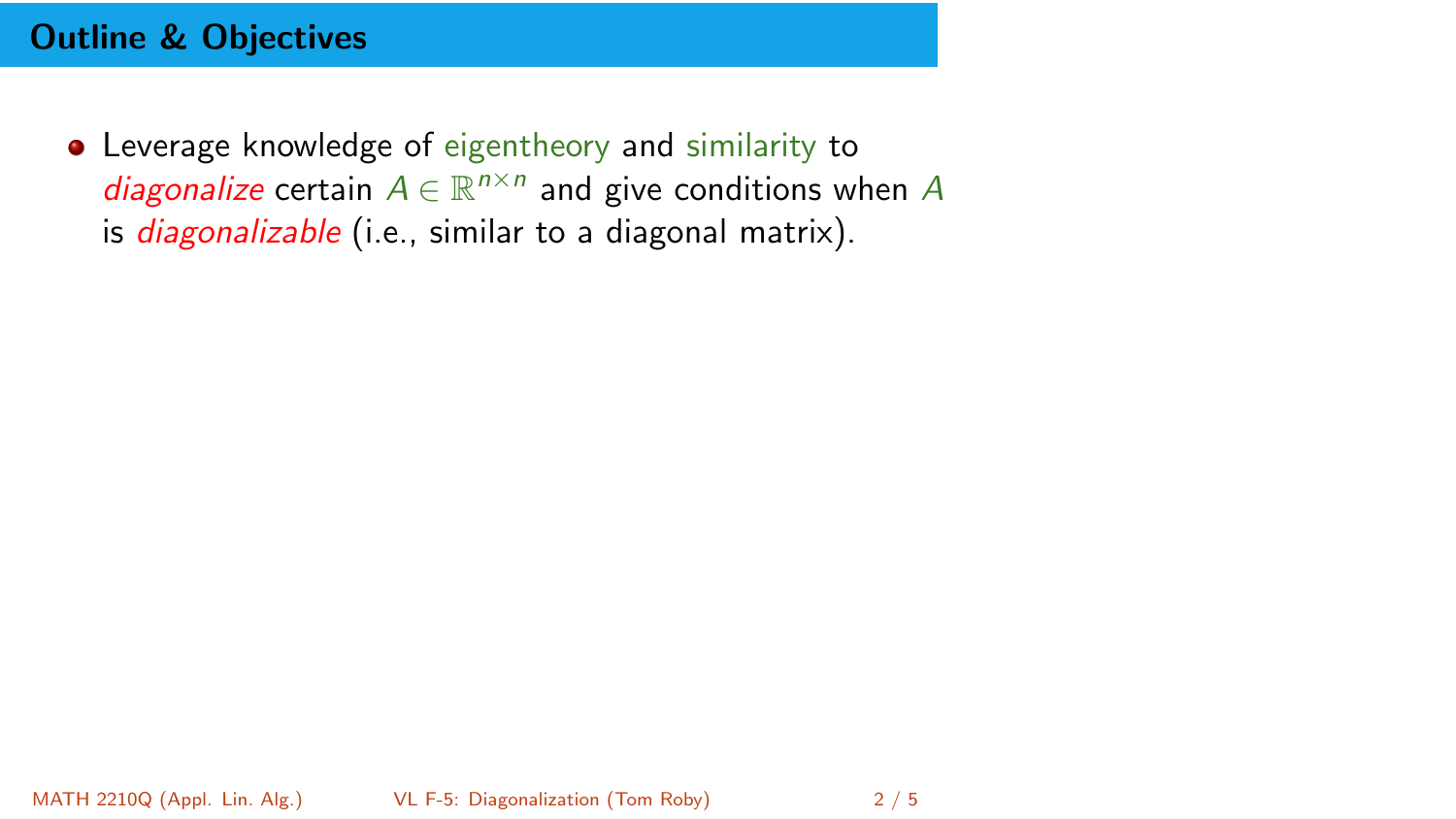## Diagonalization and Eigenvalues

Theorem (Diagonalization Theorem)

A matrix  $A\in \mathbb{R}^{n\times n}$  is diagonalizable (i.e., similar to a diagonal matrix)  $\iff$  A has n linearly independent eigenvectors,  $\{\vec{v}_i\}_{i=1}^n$ . Then A factors as  $A = PDP^{-1}$ , where D is diagonal and P is invertible. In fact,  $P = [\vec{v}_1 \ \vec{v}_2 \ \dots \ \vec{v}_n]$ , and  $D = \text{diag}(\lambda_1, \dots, \lambda_n)$ .

Key: 
$$
A = PDP^{-1} \iff AP = PD \iff A[\vec{v}_1 \ \vec{v}_2 \ \dots \ \vec{v}_n] = [\vec{v}_1 \ \vec{v}_2 \ \dots \ \vec{v}_n] \operatorname{diag}(\lambda_i) \iff [A\vec{v}_1 \ A\vec{v}_2 \ \dots \ A\vec{v}_n] = [\lambda_1 \vec{v}_1 \ \lambda_2 \vec{v}_2 \ \dots \ \lambda_n \vec{v}_n] \iff A\vec{v}_i = \lambda_i \vec{v}_i \ \forall i \in [n]. \blacksquare
$$

$$
A = \begin{bmatrix} 1 & 2 \\ 5 & 4 \end{bmatrix} = \begin{bmatrix} 2 & 1 \\ 5 & -1 \end{bmatrix} \begin{bmatrix} 6 & 0 \\ 0 & -1 \end{bmatrix} \begin{bmatrix} 1/7 & 1/7 \\ 5/7 & -2/7 \end{bmatrix} = PDP^{-1}.
$$

#### **Corollary**

If  $A \in \mathbb{R}^{n \times n}$  has n distinct eigenvalues, then A is diagonalizable.

$$
B = \begin{bmatrix} 2 & 0 & 0 \\ 5 & -1 & 0 \\ 3 & 2 & 4 \end{bmatrix}. C = \begin{bmatrix} 2 & 1 \\ 0 & 2 \end{bmatrix}.
$$
  
MATH 2210Q (Appl. Lin. Alg.)   
VL F-5: Diagonalization (Tom Roby) 3 / 5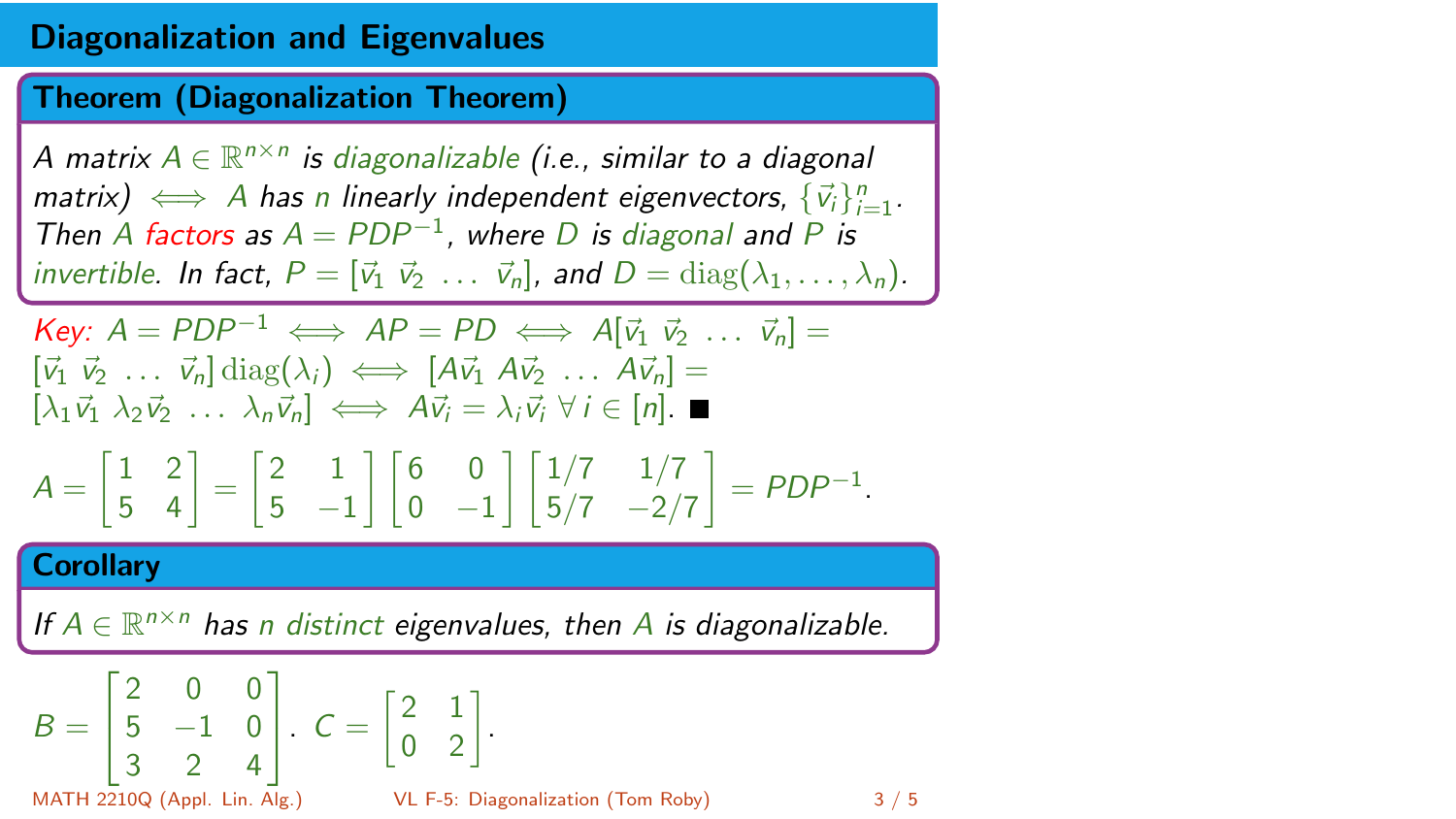### Diagonalizing Matrices 1

(1) Find the *eigenvalues*  $\{\lambda_i\}$  (*n* counting multiplicities); (2) Find a *basis* for each *eigenspace*  $E_{\lambda_i}$  (need  $\dim E_{\lambda_i} = \text{mult }\lambda_i$ ). (3) Construct  $D = \text{diag}(\lambda_1, \dots, \lambda_n)$  from (1), and  $P = [\vec{v}_1 \ \vec{v}_2 \ \dots \ \vec{v}_n]$  from eigenvectors in (2) (4) CHECK that  $AP = PD$ .  $A =$ Т  $\mathbf{I}$ 8 −6 6 12 −10 12  $3 -3 5$ T  $\mathbf{I}$  $\implies \chi(\lambda) = -\lambda^3 + 3\lambda^2 - 4$  $= -(\lambda + 1) \cdot (\lambda - 2)^2$ .  $A + I =$ Т  $\mathbf{I}$ 9 −6 6 12 −9 12  $3 -3 6$ T  $\left\lfloor \frac{\mathcal{R}}{\sim} \right\rfloor$ Т  $\mathbf{I}$  $1 \t 0 \t -2$  $0 \t1 -4$ 0 0 0 1  $\Rightarrow E_1 = \text{Span}$  $\sqrt{ }$  $\frac{1}{2}$  $\mathcal{L}$  $\sqrt{ }$  $\mathbb{I}$ 2 4 1 1  $\mathbf{I}$ )  $\mathcal{L}$ J .  $A - 2I =$ Г  $\mathbb{I}$ 6 −6 6 12 −12 12  $3 -3 3$ 1  $\vert \frac{R}{\sim}$  $\sqrt{ }$  $\mathbb{I}$ 1 −1 1 0 0 0 0 0 0 T  $\Rightarrow$   $E_2$  = Span  $\sqrt{ }$  $\left\vert \right\vert$  $\mathcal{L}$ Т -1 1 0 −1 1  $\vert \cdot$  $\sqrt{ }$  $\mathbb{I}$ 0 1 1 1  $\mathbf{I}$  $\mathcal{L}$  $\mathcal{L}$ J  $AP =$ Г  $\mathbf{I}$ 8 −6 6 12 −10 12  $3 -3 5$ T  $\mathbf{I}$ Г  $\mathbf{I}$ 2 1 0 4 0 1 1 −1 1 1  $\mathbf{I}$ 

.